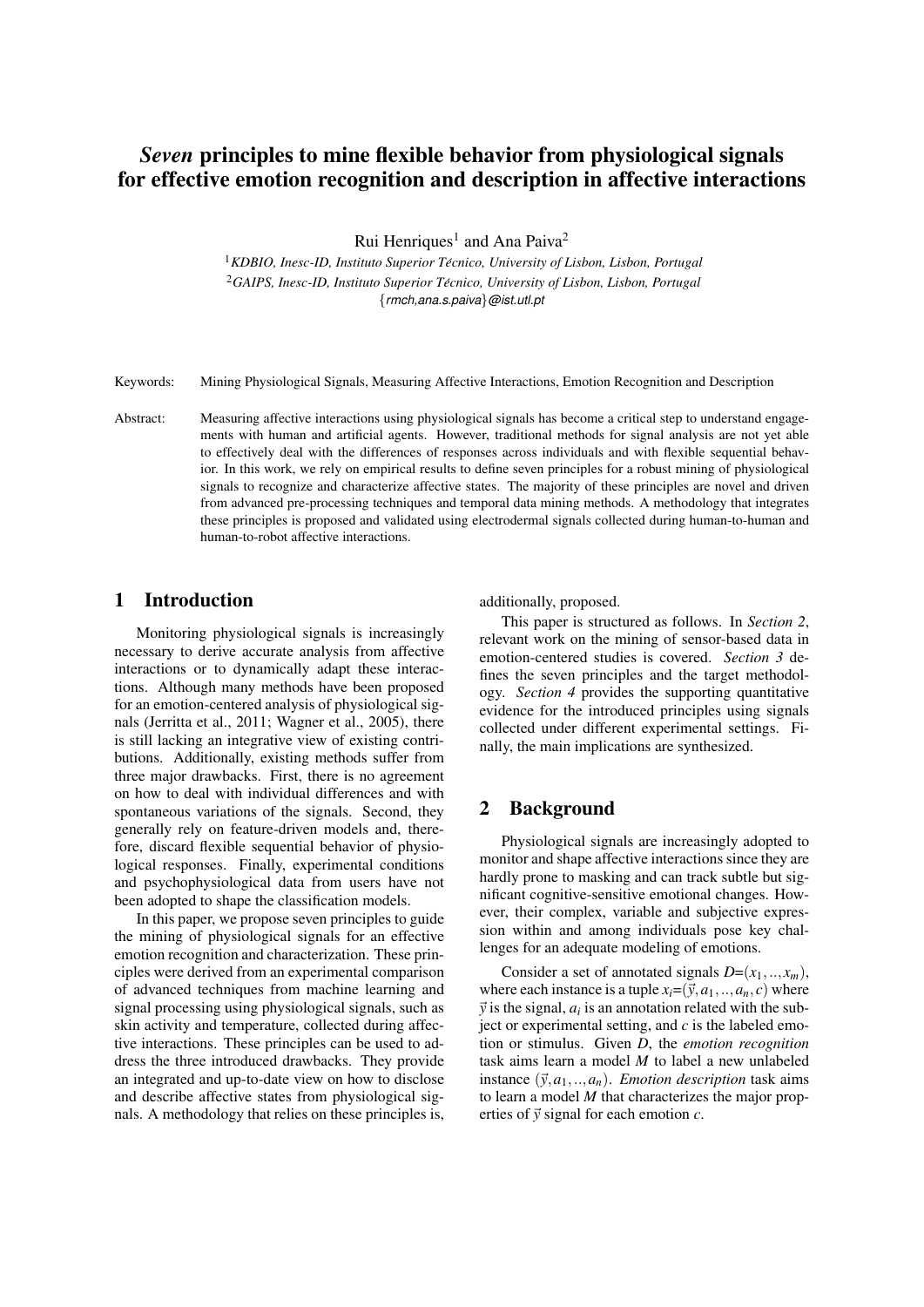The goal of emotion recognition and description is to (dynamically) access someone's feelings from (streaming) signals. Emotion recognition from physiological signals has been applied in the context of human-robot interaction (Kulic and Croft, 2007; Leite et al., 2013), human-computer interaction (Picard et al., 2001), social interaction (Wagner et al., 2005), sophisticated virtual adaptive scenarios (Rani et al., 2006), among others (Jerritta et al., 2011). Multiple physiological modalities have been adopted depending on the goal of the task. For instance, electrodermal activity has been used to identify engagement and excitement states, respiratory volume and rate to recognize negative-valenced emotions, and heat contractile activity to separate positive-valenced emotions (Wu et al., 2011). Additionally, the experimental setting of existing studies also vary, namely the properties of the selected stimuli (discrete vs. continuous) and general factors related with user dependency (single vs. multiple subjects), subjectivity of the stimuli (high-agreement vs. self-report) and the analysis time of the signal (static vs. dynamic).

A first drawback of existing emotion-centered studies is the absence of learned principles to mine the signals. Although multiple models are compared using accuracy levels, there is no in-depth analysis of the underlying behavior of these models and no guarantees regarding their statistical significance. Additionally, there is no assessment on how their performance varies for alternative experimental settings.

A second drawback is related with the fact that these studies rely on simple pre-processing techniques and feature-driven models. First, preprocessing steps are centered on the removal of contaminations and on simplistic normalization procedures. These techniques are insufficient to deal with differences on responses among subjects and with the isolation of spontaneous variations of the signal.

Second, even in the presence of expressive features, models are not able to effectively accommodate flexible sequential behavior. For instance, a rising or recovering behavior may be described by specific motifs sensitive to sub-peaks or displaying a logarithmic decaying. This weak-differentiation among responses leads to rigid models of emotions.

The task of this work is to identify a set of consistent principles to address these drawbacks, thus improving emotion recognition rates.

# 3 Solution

Relying on experimental evidence, seven principles were defined to surpass the limitations of traditional models for emotion recognition from physiological signals. The impact of adopting these principles were validated over electrodermal activity, facial expression and skin temperature signals. Nevertheless, these principles can be tested for any other physiological signal after the neutralization of cyclic behavior (e.g. respiratory and cardiac signals) and/or the application of smoothing and low-pass filters.

### 3.1 The Seven Principles

### *#1: Adopt representations able to handle individual differences of responses*

*Problem:* The differences of physiological responses for a single emotion are often related with experimental conditions, such as the placement of sensors or unregulated environment, and with specific psychophysiological properties of the subjects, such as lability and current mood. These undesirable differences affect both the: *i)* amplitude axis (varying baseline levels and peak-variations of responses), and the *ii)* temporal axis (varying latency, rising and recovery time of responses).

On one hand, recognition rates degrade as a result of an increased modeling complexity due to these differences. On the other hand, when normalizing signals along the amplitude-time axes, we are discarding absolute behavior that is often critical to distinguish emotions. Additionally, common normalization procedures are not adequate since the signal baseline and response amplitude may not be correlated (e.g. high baseline does not mean heightened elicited responses).

*Solution:* A new representation of the signal that minimizes individual differences should be adopted, and combined with the original signal for the learning of the target model.

While many representations for time series exist (Lin et al., 2003b), they either scale poorly as the cardinality is not changed or require previous access to all the signal preventing a dynamic analysis of the signal. Symbolic ApproXimation (SAX) satisfies these requirements and offers a lower-bounding guarantee. SAX behavior can be synthesized in two steps. First, the signal is transformed into a Piecewise Aggregate Approximated (PAA) representation. Second, the PAA signal is symbolized into a discrete string. A Gaussian distribution is used to produce symbols with equiprobability from statistical breakpoints (Lin et al., 2003a). Unlike other representations, the Gaussian distribution for amplitude control smooths the problem of subjects with baseline levels and response variations not correlated.

Amplitude differences can be corrected with respect to all stimuli, to a target stimulus, to all subjects, or to a specific subject. To treat temporal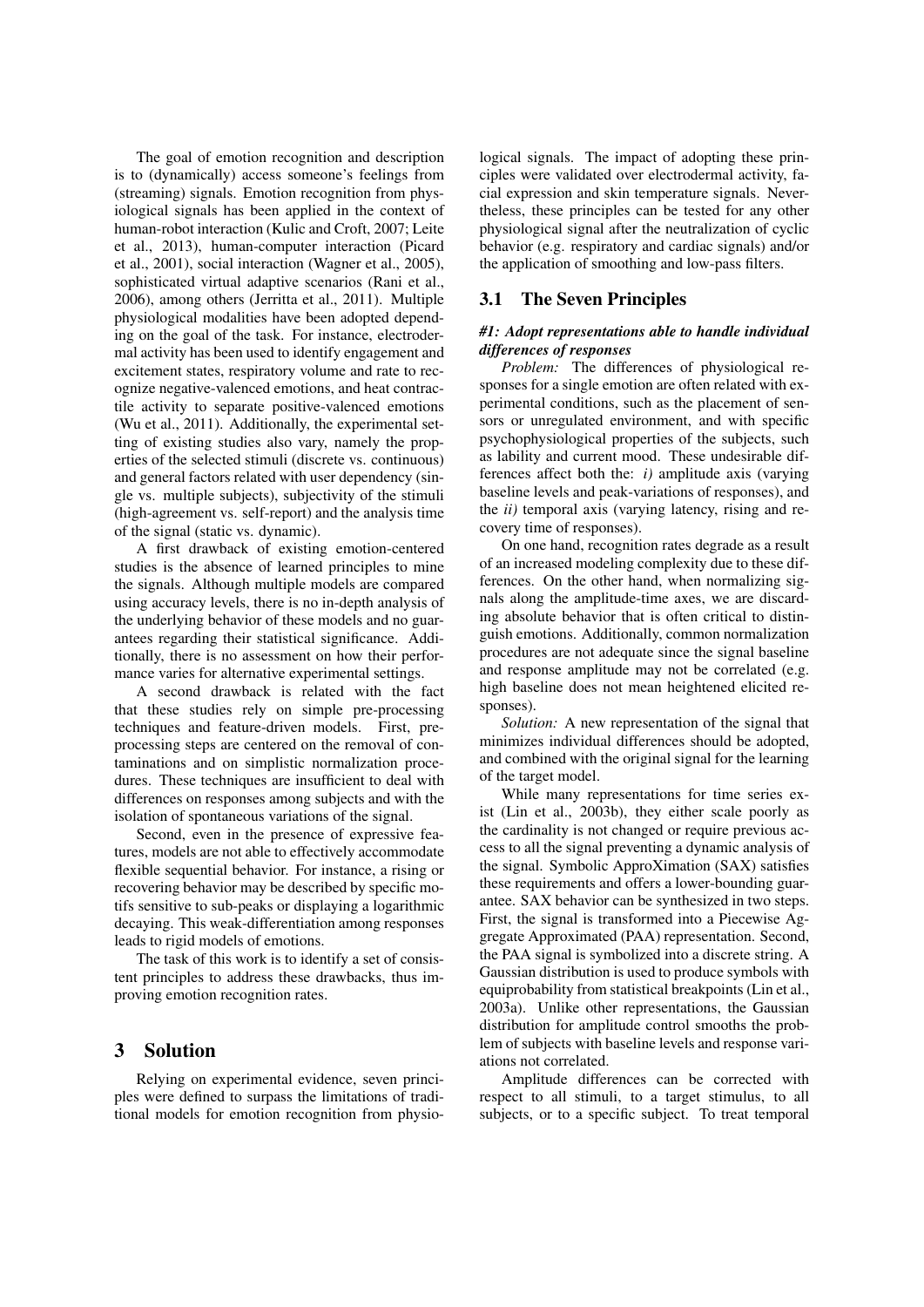differences, two strategies can be adopted. First, signals can be used as-is (with their different numerosity) and given as input to sequential learners, which are able to deal with this aspect. Note, for instance, the robustness of hidden Markov models on detecting hand-writing text with different sizes in (Bishop, 2006). Second, the use of piecewise aggregation analysis, such as provided by SAX, can be used to normalize numerosity differences.

#### *#2: Account for relevant signal variations*

*Problem:* Motifs and features sensitive to subpeaks are critical for emotion recognition (e.g. electrodermal variations hold the potential to separate anger from fear responses (Andreassi, 2007)). However, traditional methods rely on fixed amplitudethresholds to detect informative signal variations, which became easily corrupted due to the individual subject differences. Additionally, when cardinality is reduced, relevant sub-peaks disappear.

*Solution:* Two strategies can be adopted. First, a representation to enhance local variations, referred as local-angle. The signal is partitioned in thin timepartitions and the angle associated with the signal variation for each partition is computed and translated into symbols based on break-points computed from the input number of symbols. Similarly to SAX, the angle break points are also defined assuming a Gaussian distribution. When adopting an 6-dim alphabet, the following illustrative SAX-based univariate signal: <17,13,15,14,18,19,16,14,13,12,16,16>, would be translated into the following local-angle representation:  $< 0.4, 1.5, 5, 0, 1, 1, 1, 5, 4$ .

Second, multiple SAX representations can be adopted using different cardinalities. While mapping the raw signals into low-cardinal signals is useful to capture smoothed behavior (e.g. alphabet size less than 8), a map into high-cardinal signals is able to capture more delineated behavior (e.g. alphabet size above 10). One model can be learned for each representation, with the joint probability being computed to label a response.

#### *#3: Include flexible sequential behavior*

*Problem:* Although sequential learning is the natural option for audio-and-visual signals, the existing models for emotion recognition mainly rely on extracted features. Feature-extraction methods are not able to capture flexible behavior (e.g. motifs underlying complex rising and decaying responses) and are strongly dependent on directive thresholds (e.g. peak amplitude to compute frequency measures).

*Solution:* Generative models learned from sequential data, such as recurrent neural networks or dy-

namic Bayesian networks, can be adopted to satisfy this principle (Bishop, 2006). In particular, hidden Markov models (HMMs) are an attractive option due to their stability, simplicity and flexible parametercontrol (Murphy, 2002). The core task is to learn the generation and transition probabilities of a hidden automaton for each emotion. Given a non-labeled signal, we can assess the probability of being generated by each learned model. An additional exploitation of the lattices per emotion can be used to retrieve emerging patterns and, thus, be used as emotion descriptors.

The parameterization of HMMs must be based on the signal properties (e.g. high dimensionality leads to an increased number of hidden states). Alternative architectures, such as fully-interconnected or left-toright architectures, can be considered.

From the conducted experiments, an analysis of the learned emissions from the main path of left-to-right HMM architectures revealed emerging rising and recovering responses following sequential patterns with flexible displays (e.g. exponential and "stairs"-appearance behavior).

#### *#4: Integrate sequential and feature-driven models*

*Problem:* Since sequential learners capture the overall behavior of physiological responses, they are not able to highlight specific discriminative properties of the signal. Often such discriminative properties are adequately described by simple features.

*Solution:* Feature-driven and sequential models should be integrated as they provide different but complementary views. One option is to rely on a postvoting stage. A second option is to use one model to discriminate the less probable emotions, and to use such constraints on the remaining model.

Feature-driven models have been widely researched and are centered on three major steps: feature extraction, feature selection and feature-based learning (Lessard, 2006; Jerritta et al., 2011). Expressive features include statistical, temporal, frequency and, more interesting, temporal-frequency metrics (from geometric analysis, multiscale sample entropy, sub-band spectra). Feature extraction methods include tonic-phasic windows; moving-sliding features; transformations (Fourier, wavelet, Hilbert); component analysis; projection pursuit; auto-associative nets; and self-organizing maps. Methods to remove features without significant correlation with the emotion under assessment include sequential selection, branch-and-bound search, Fisher projection, Davies-Bouldin index, analysis of variance and some classifiers. Finally, a wide-variety of deterministic and probabilistic learners have been adopted to perform emotion recognition based on relevant features.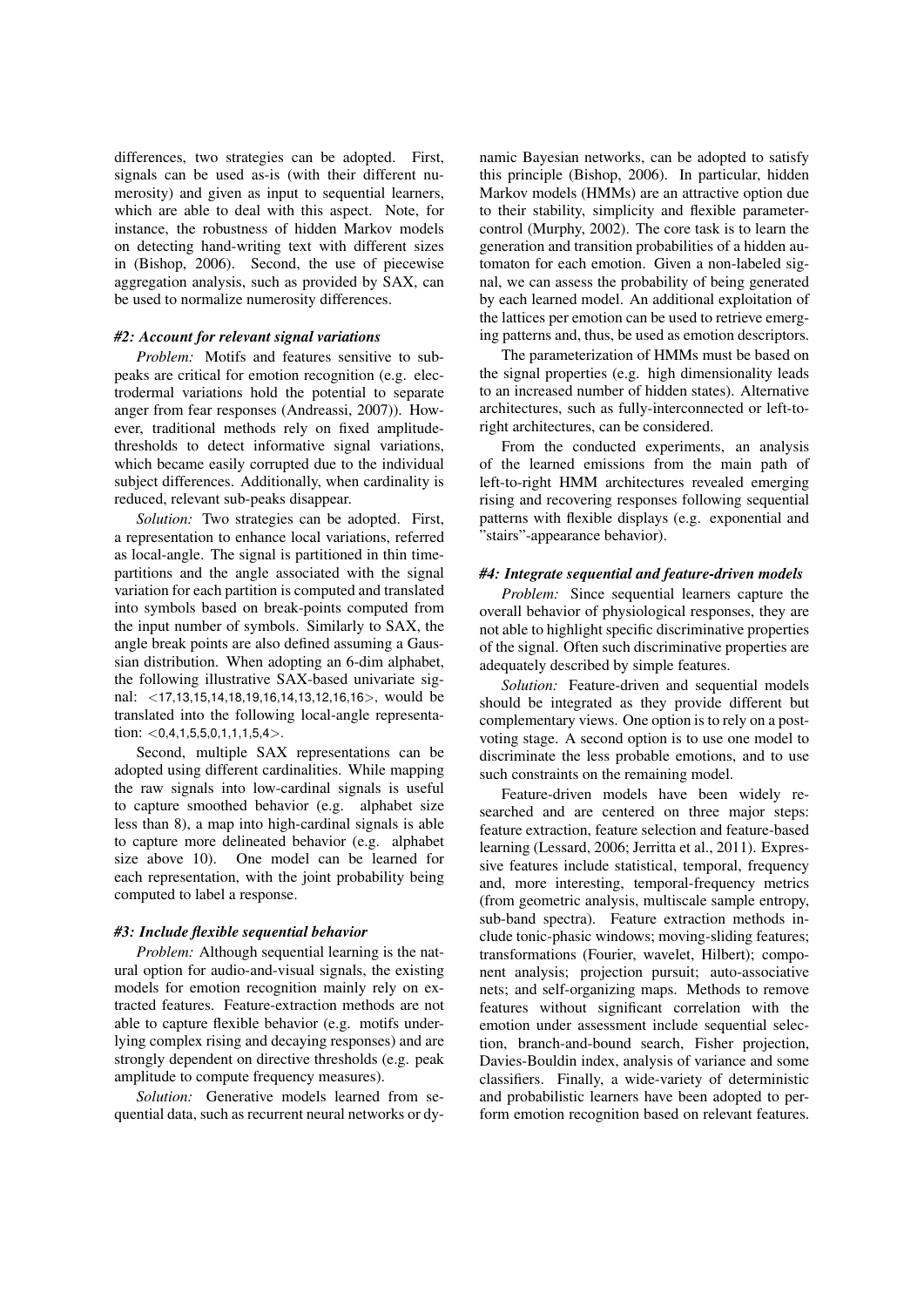The most successful learners are k-nearest neighbors, regression trees, random forests, Bayesian networks, support vector machines, canonical correlation and linear discriminant analysis, neural networks, and Marquardt-back propagation.

#### *#5: Use subject's traits to shape the model*

*Problem:* Subjects with different psychophysiological profiles tend to have different physiological responses for the same stimuli. Modeling responses for emotions without this prior knowledge hampers the learning task since the models have to define multiple paths or generalize responses in order to accommodate such alternative expressions of an emotion due to profile differences.

*Solution:* Turn the learning sensitive to psychophysiological traits of the subject under assessment when available. We found that the inclusion of the relative score for the four Myers-Briggs types<sup>1</sup> was found to increase the accuracy of learning models.

For lazy learners, the simple inclusion of these traits as features is sufficient. We observed an increased accuracy in k-nearest neighbors, which tends to select responses from subjects with related profile.

A simple strategy for non-lazy learners is to partition data by traits, and to learn one model for each trait. Emotion recognition is done by integrating the results of the models with the profile of the testing subject. This integration can recur to a weighted voting scheme, where weights essentially depend on the score obtained for each assessed trait.

A more robust strategy is to learn a tree structure with classification models in the leafs, where a branching decision is associated with trait values that are correlated with heightened response differences for a specific emotion.

### *#6: Refine the learning models based on the complexity of emotion expression*

*Problem:* A single emotion-evocative stimulus can elicit small-to-large groups of significantly different physiological responses. A simple generalization of each set of responses leads to poor models.

*Solution:* Create multiple sub-models for emotions with varying physiological expressions. Both rule-based models, such as random forests, and lazy learners implicitly accommodate this behavior.

Generative models need to be further refined when the emission probabilities of the underlying lattices for a specific emotion do not have a strong convergence. When HMMs are adopted, it is crucial to change the architecture to add an alternative path with a new hidden automaton.

<sup>1</sup>http://www.myersbriggs.org/

For non-generative models, it is crucial to understand when the model needs to be further refined. This can be done by analyzing the variances of features per emotion or by clustering responses per emotion with a non-fixed number of clusters.

Not only these strategies can improve the emotion recognition rates, but also the characterization of physiological responses per emotion. Consider the case where the learned HMMs are used as a pattern descriptor. Without further separation of different expressions for each emotion, the generative models per emotion would be more prone to error and only reveal generic behavior.

### *#7: Affect the models to the conditions of the experimental setting*

*Problem:* the properties of the emotion recognition task varies with different settings, such as discrete vs. prolonged stimuli, user-dependent vs. independent studies, univariate vs. multivariate signals.

*Solution:* The selection and parameterization of classification models should be guided by the experimental conditions. Below we introduced three examples derived from our analysis. First, the influence of sub-peak analysis (principle #2) for emotion recognition should have a higher weight for prolonged stimuli. Second, user-dependent studies are particularly well described by flexible sequential behavior (principle #3). Third, multivariate analysis should be performed in an integrated fashion whenever possible. Common generative models, such as HMMs, are able to model multivariate signals.

Additionally, we found that both the inclusion of other experimental properties (such as interaction annotations) and of the perception of the subject regarding the interaction (assessed recurring to postsurveys) can guide the learning of the target emotion recognition models.

## 3.2 Methodology

Relying on the introduced seven principles, we propose a novel methodology for emotion recognition and description from physiological signals<sup>2</sup>. Fig.1 illustrates its main steps. Emotion recognition combines the traditional feature-based classification with the results provided from sequence learners and is centered on two expressive representations: *i)* SAX to normalize individual differences while still preserving overall response pattern, and on *ii)* local angles to enhance the local sub-peaks of a response. Additionally, emotion characterization is accomplished using both feature-based descriptors (mean and variance

<sup>2</sup>Software in web.ist.utl.pt/rmch/research/software/eda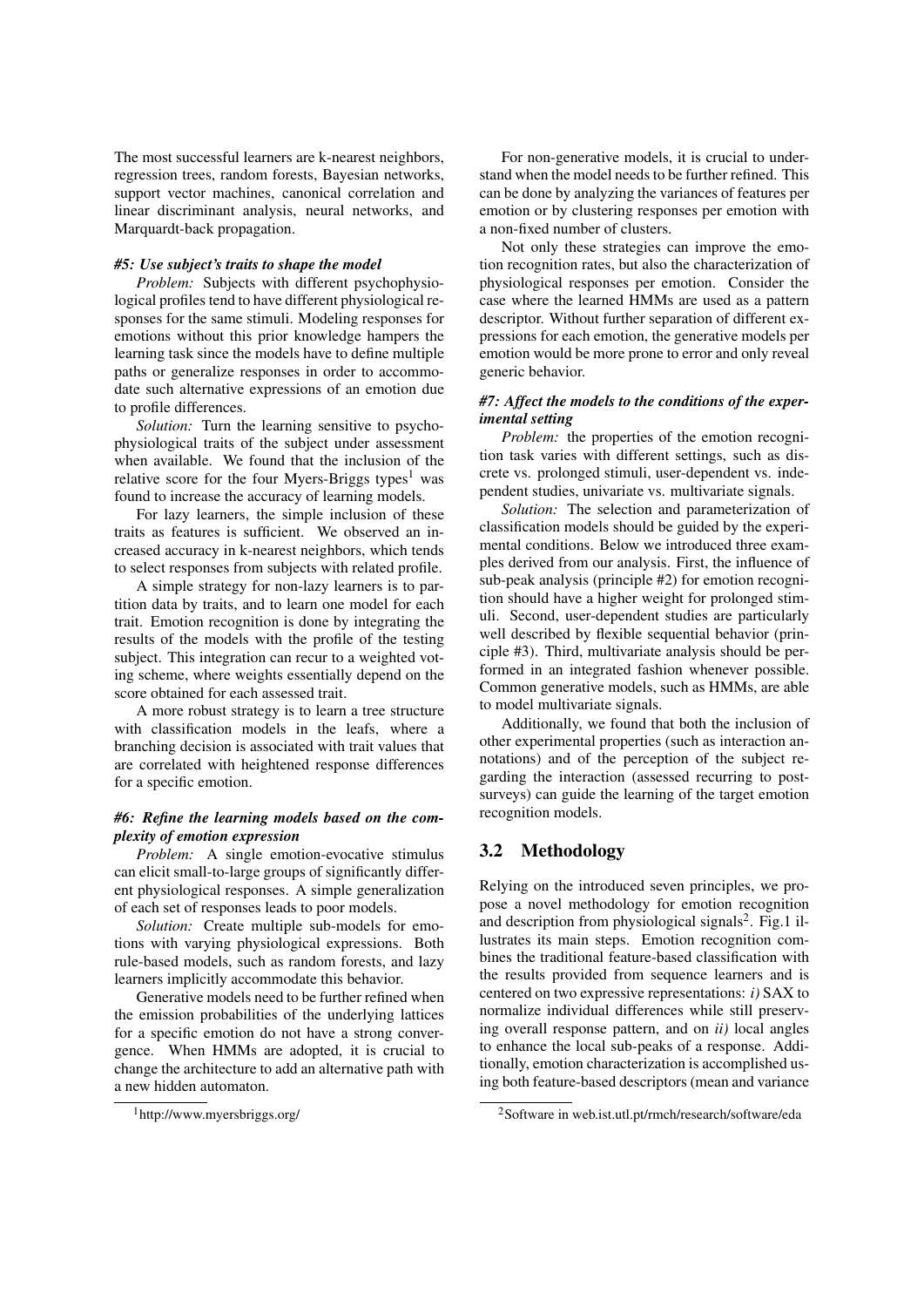

Figure 1: Proposed methodology for emotion recognition and description from physiological signals

of the most discriminative features) and the transition lattices generated by sequence learners.

In the presence of background knowledge, that is, when each instance  $(\vec{y}, a_1, \dots, a_n, c)$  has  $n \geq 1$ , prior decisions can be made. Exemplifying, in the presence of psychophysiological traits correlated with varying expression of a specific emotion, the target model can be further decomposed to reduce the complexity of the task. Complementary, iterative refinements over the learned model can be made when feature-based models rely on features with high variances or when the generative models do not have strong convergence criteria for a specific emotion.

### 4 Results

The proposed principles and methodology resulted from an evaluation of advanced data mining and signal processing concepts using a tightlycontrolled lab study<sup>3</sup>. More than 200 signals were collected for each physiological modality from both human-to-human and human-to-robot affective interactions<sup>4</sup>. Electrodermal activity (EDA), skin temperature, and facial expression modalities were monitored using Affectiva technology. Although the conveyed results are centered on electrodermal activity and temperature, previous work from the institute on the use of facial expression to recognize emotion during affective games adds supporting evidence to the relevance of the listed principles (Leite et al., 2013).

Eight different stimuli, 5 emotion-centered stim-

uli<sup>5</sup> and 3 others (captured during periods of strong physical effort, concentration and resting), were presented to each subject<sup>6</sup>. A survey was used to categorize the profile of the participants according to the Myers-Briggs type indicator.

Statistical and geometric features were extracted from the raw, SAX and local-angle representations. Feature selection was performed using statistical analysis of variance (ANOVA). The selected featurebased classifiers were adopted from WEKA software (Hall et al., 2009), and the HMMs from HMM-WEKA extension (codified according to Bishop (2006)). SAX and local angle representations were implemented using Java (JVM version 1.6.0-24) and the following results were computed using an Intel Core i5 2.80GHz with 6GB of RAM.

*Principles #1 and #2.* To assess the impact of dealing with individual differences and informative subtle variations of the signals, we evaluate emotion recognition scores under SAX and local-angle representations using feature-driven models. The score is accuracy, the ability to correctly label an unlabeled signal (i.e. to identify the underline emotion from 5 emotions). Accuracy was computed using a 10 crossfold validation over the ∼200 collected electrodermal signals. Fig.2 synthesizes the results.

The isolated use of electrodermal features from the raw signal (tonic and phasic skin conductivity, maximum amplitude, rising and recovering time) and of statistical features extracted from SAX and localangle representations leads to an accuracy near 50% (against 20% when using a random model). The integration of these features results in an improvement of 10pp to near 60%. Additionally, accuracy improves when features from skin temperature are included.

Logistic learners, which use regressions on the real-valued features to affect the probability score of each emotion, were the best feature-based models for this experiment. When no feature selection method is applied, Bayesian nets are an attractive alternative. Despite the differences between human-to-human and human-to-robot settings, classifiers are still able to recognize emotions when mixing the cases. For in-

<sup>&</sup>lt;sup>3</sup>details, data, scripts and statistical sheets available in http://web.ist.utl.pt/rmch/research/software/eda

<sup>4</sup>30 participants, with ages between 19 and 24 (average of 21 years old), were randomly divided in two groups, R and H. Subjects from group R interacted with the NAO robot (www.aldebaran-robotics.com) using a wizard-of-Oz setting. Participants from group H interacted with an human agent, an actor with a structured and flexible script.

<sup>&</sup>lt;sup>5</sup>Empathy (following common practices in speech tone and body approach), expectation (possibility of gaining an additional reward), positive-surprise (unexpected attribution of a significant incremental reward), stress (impossible riddle to solve in a short time to maintain the incremental reward) and frustration (self-responsible loss of the initial and incremental rewards).

<sup>&</sup>lt;sup>6</sup>The stimuli were presented in the same order in every experience and 6-8 minutes was provided between two stimulus to neutralize the subject emotional state and remove the stress related with the experimental expectations.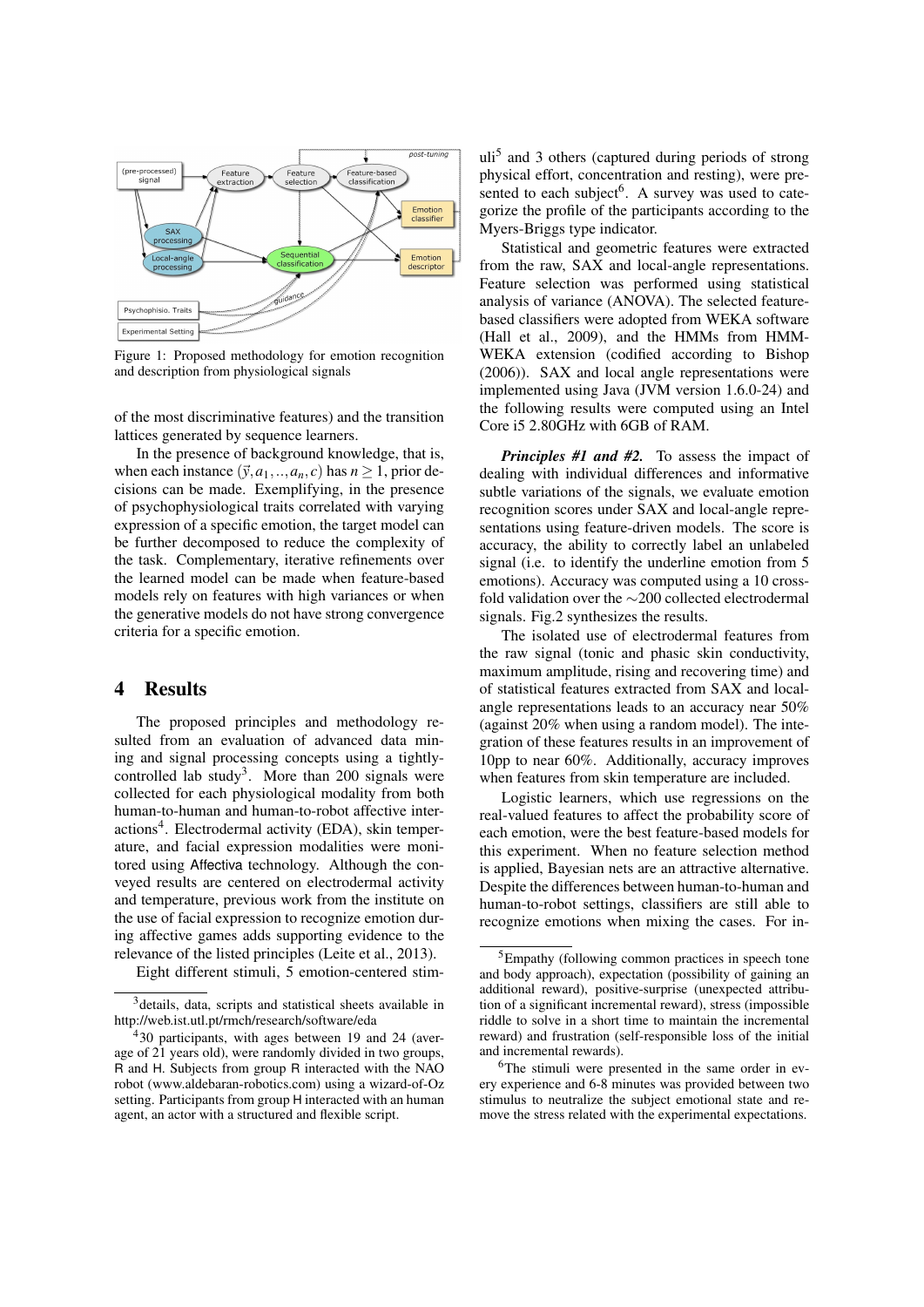

Figure 2: Emotion recognition accuracy (out of 5 emotions) using feature-driven models

stance, *k*NN tends to select the features from a sole scenario when *k*<4, while C4.5 trees have dedicated branches for each scenario.

Note, additionally, that these accuracy levels also reveal the adequacy of emotion description models, which can simply rely on centroid and dispersion metrics over the most discriminative features.

Additionally, to understand the relevance of features extracted from SAX and local-angle representations to differentiate emotions under assessment, oneway ANOVA tests were applied with the Tukey posthoc analysis. A significance of 5% was considered for the Levene's test of variance homogeneity, ANOVA and Tukey tests. Both features derived from the raw, SAX and local-angle electrodermal signals were considered. A representative set of electrodermal features able to separate emotions is synthesized in Table 1.

Gradient plus centroid metrics from SAX signals can be adopted to separate negative emotions. Dispersion metrics from local-angle representations differentiate positive emotions. Rise time and response amplitude can be used to isolate specific emotions, and statistical features, such as median and distortion, to predict the affective valence. Kurtosis, which reveals the flatness of the response's major peak, and features derived from the temperature signal were also able to differentiate emotions with significance using the proposed representations.

*Principles #3 and #4.* In our experimental setting, the inclusion of sequential behavior leads to an increase of accuracy levels nearly 10pp. The output of HMMs were, additionally, combined the output of

| <b>Features</b> (with strongest statistical significance<br>to differentiate emotions' sets)                                                            | <b>Separated emotions</b>                       |
|---------------------------------------------------------------------------------------------------------------------------------------------------------|-------------------------------------------------|
| Accentuated <i>dispersion</i> metrics (as the mean<br>root square error) from the SAX and local-angle<br>representations                                | Positive (empathy, ex-<br>pectation, surprise)  |
| <i>Median</i> (relevant to quantify the sustenance of<br>peaks), <i>distortion</i> and <i>recovery time</i> from SAX<br>signals                         | Positive from negative<br>from neutral emotions |
| <i>Gradient</i> (revealing long-term sympathetic acti-<br>vation by measuring the EDA baseline changed)<br>and <i>centroid</i> metrics from SAX signals | Fear from frustration                           |
| Rise time                                                                                                                                               | Empathy from others                             |
| Response amplitude                                                                                                                                      | Surprise from others                            |

Table 1: Features with potential to discriminate emotions

|                                                                                                                              |                            |       | SAX signal | Inc. local-angle | Inc. temperature | Inc. features |
|------------------------------------------------------------------------------------------------------------------------------|----------------------------|-------|------------|------------------|------------------|---------------|
| HMM (fully<br>connected<br>architecture)                                                                                     | Recognition<br>accuracy    | All   | 0.40       | 0.42             | 0.46             | 0.67          |
|                                                                                                                              |                            | Robot | 0.39       | 0.41             | 0.44             | 0.66          |
|                                                                                                                              |                            | Human | 0.39       | 0.42             | 0.45             | 0.67          |
|                                                                                                                              | Discrimination<br>accuracy | All   | 0.86       | 0.88             | 0.89             |               |
|                                                                                                                              |                            | Robot | 0.87       | 0.88             | 0.91             |               |
|                                                                                                                              |                            | Human | 0.86       | 0.88             | 0.90             |               |
| <b>HMM</b><br>Recognition<br>(left-to-right)<br>accuracy<br>architecture)<br>(Murphy,<br>Discrimination<br>2002)<br>accuracy |                            | All   | 0.43       | 0.44             | 0.48             | 0.71          |
|                                                                                                                              |                            | Robot | 0.42       | 0.43             | 0.47             | 0.71          |
|                                                                                                                              | Human                      | 0.41  | 0.44       | 0.47             | 0.69             |               |
|                                                                                                                              |                            | All   | 0.87       | 0.88             | 0.90             |               |
|                                                                                                                              |                            | Robot | 0.87       | 0.89             | 0.90             |               |
|                                                                                                                              |                            | Human | 0.87       | 0.88             | 0.89             |               |

Table 2: Accuracy of sequence learners to recognize an emotion (out of 5 emotions) and to correctly discard the 3 least probable emotions

probabilistic feature-based classifiers (logistic learners were the choice). Table 2 discloses the results when adopting HMMs with alternative architectures for approximately 30 signals per emotion (empathy, expectation, surprise, stress, frustration).

Interestingly, the learned HMMs are highly prone to accurately neglect 3 emotion labels that do not fit in the learned behavior. In particular, left-toright HMM architectures are particularly well-suited to mine SAX-based signals. Note, additionally, that left-to-right architectures are a good emotion descriptor due to the high interpretability of the most probable behavior of the signal when disclosing the most probable emissions along the main path. Similar architectures can be implemented by controlling the initial transition and emission probabilities.

Although the local-angle representation is not as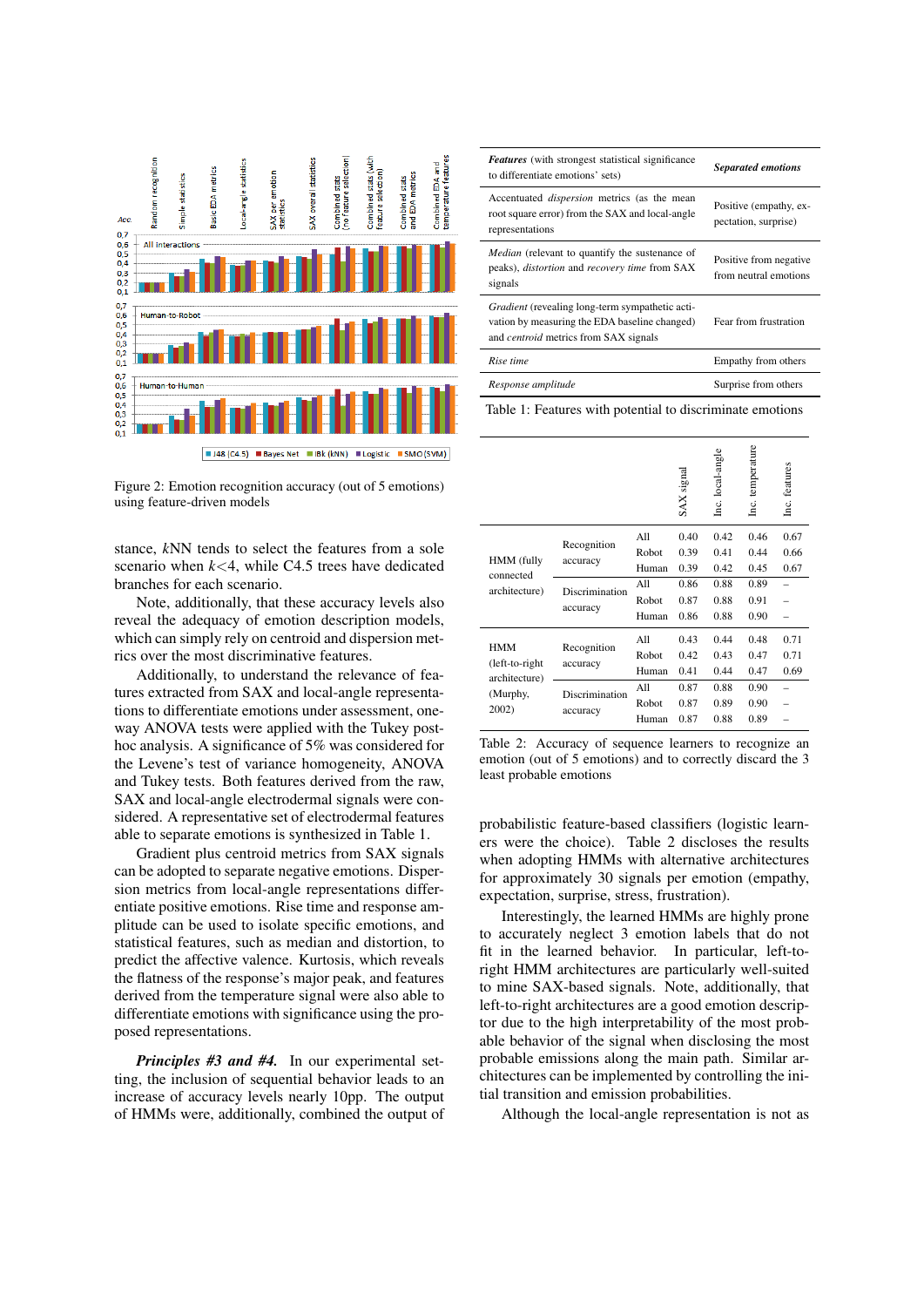| <b>Myers-Briggs</b><br>type | Correlated features ([+] positive correlation;<br>[-] negative correlation)                                          |
|-----------------------------|----------------------------------------------------------------------------------------------------------------------|
| Extrovert-introvert         | [+] Dispersion metrics of SAX signal<br>[-] Centroid metrics of SAX signal<br>[-] Response amplitude                 |
| Sensing-intuition           | [-] Dispersion metrics of raw and SAX signal<br>[-] Dispersion metrics of local-angles<br><sup>[-]</sup> Rise time   |
| Feeling-thinking            | [+] Median and dispersion metrics of SAX signal<br>[-] Declive and centroid metrics of local-angles<br>[-] Rise time |
| Judging-perceiving          | [-] Centroid metrics of raw signal<br>[-] Dispersion metrics of SAX signal<br>[+] Response amplitude                 |

Table 3: Influence of subjects' profile on EDA responses

critical as SAX for sequential learning, its weighted use for emotion recognition and discrimination has a positive impact in the accuracy levels.

The why behind the success of adopting HMMs for emotion recognition resides on their ability to: *i)* detect flexible behavior, such as peak-sustaining values and fluctuations (hardly measured by features); *ii)* to cope with individual differences (with the SAX scaling strategy being done with respect to all stimuli, to the target stimulus, to all subjects or to subjectspecific responses); *iii*) to cope with subtle variation using the local-angle representation is used as the input signal; and *iv)* to deal with lengthy responses (by increasing the number of hidden states). Additionally, HMMs can easily capture either a smoothed behavior or a more delineated behavior by controlling the signal cardinality using SAX.

*Principle #5.* Pearson correlations were tested to correlate the physiological expression with the subjects profile. This analysis, illustrated in Table 3, shows that their inclusion can be a critical input to guide the learning task. A positive (negative) correlation means that higher (lower) values for the assessed feature are related with a polarization towards either the extrovert, sensing, feeling or perceiving type.

We can observe, for instance, that responses from sensers and feelers are quicker, while extroverts have a more instable signal (higher dispersion) although less intense (lower amplitude).

The insertion of the relative score for the four Myers-Briggs types was found to increase the accuracy of IBk, who tend to select responses from subjects with related profile. Also, for non-lazy probabilistic learners, four data partitions were created, with the first separating extroverts from introverts and so on. One model was learned for each profile. Recognition for a test instance now relies on the equally weighted combined output of each model, which result in an increased accuracy of 2-3pp. Although the improvement seems to be subtle, note that the split of instances hampered the learning of the type-oriented models since we are relying on smallto-medium number of collected signals.

*Principle #6.* The analysis of the variance of key features and of the learned generative models per emotion provide critical insights for further adaptations of the learning task. For instance, the variance of rising time across subjects for positive-surprise was observed to be high due to the fact that some subjects tend to experience a short period of distrust. The inclusion of similar features in logistic model trees, where a feature can be tested multiple times using different values, revealed that they tend to be often selected, and, therefore, should not be removed due to their high variance.

Another illustrative observation was the weak convergence of the Markov model for empathy due to its idiosyncratic expression. Under this knowledge, we adapted the left-to-right architecture to include three main paths. After learning this new model, we verified a heightened convergence of the model for each one of the empathy paths, revealing three distinct forms of physiological expression and, consequently, an improved recognition rate.

*Principle #7.* We performed additional tests to understand the impact of the experimental conditions on the physiological expression of emotions. First, we performed a t-test to assess the influence of features derived from the signal collected during all the affective interaction (without partitions by stimulus) on the adopted type of interaction (human-to-human vs. human-to-robot). Results over the SAX representation show that human-to-human interactions (in comparison to human-to-robot) have significantly: *i)* a higher median (revealing an increased ability to sustain peaks), and *ii)* higher values of dispersion and kurtosis (revealing heightened emotional response).

Second, we studied the impact of the subjects' perception on the experiment by correlating signal features with the answers to a survey made at the end of the interaction. Bivariate Pearson correlation between a set of scored variables assessed in the final survey and physiological features was performed at a 5% significance level. Table 4 synthesizes the most significant correlations found. They include positive correlation of local-angle dispersion (revealing changes in the gradient) with intensity, felt influence and perceived intention; positive correlation of SAX dispersion (revealing heightened variations from the